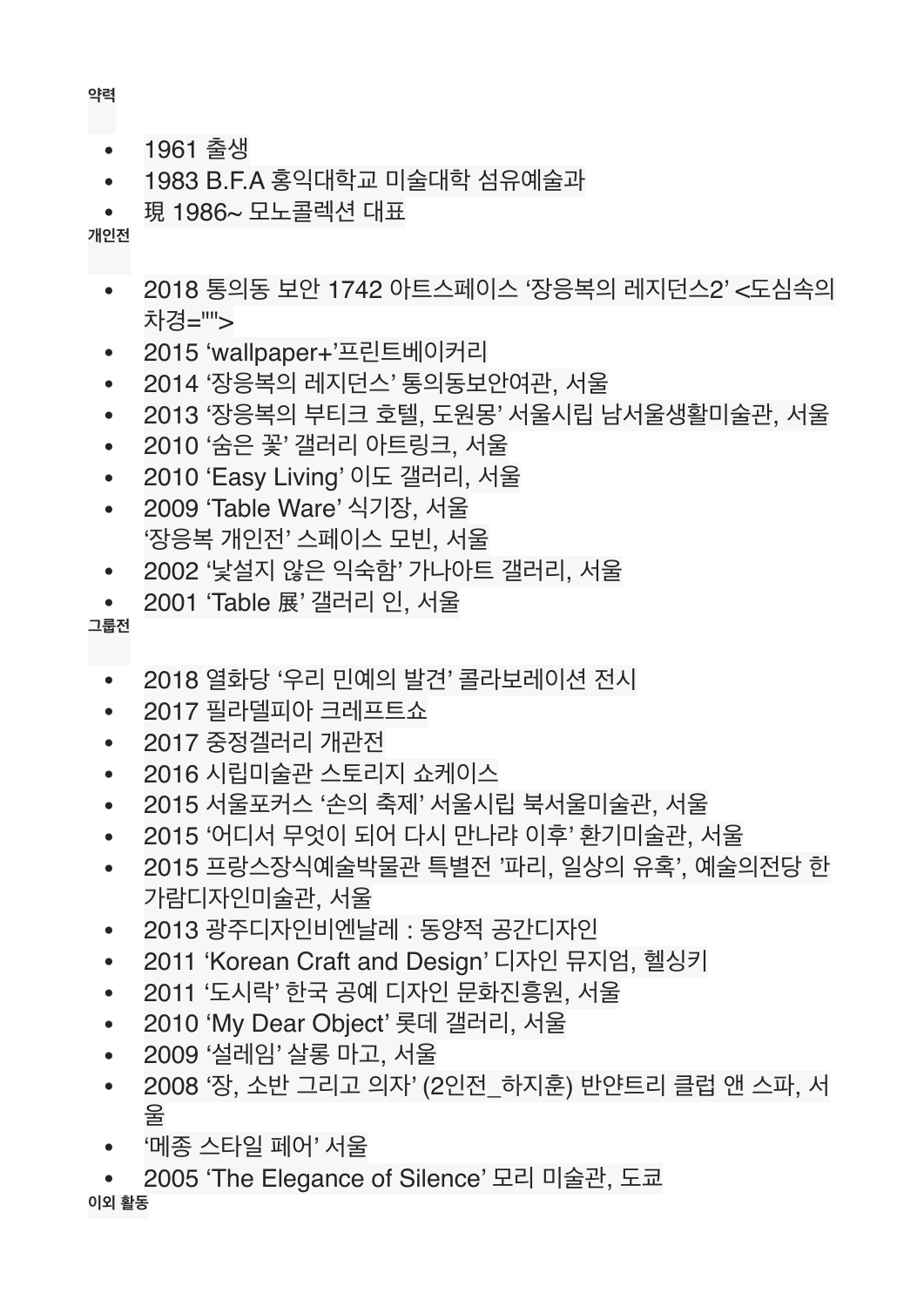- 2016 홈테이블테코
- 2015 '탑도리 Our Patchwork Pagoda' 도메인 드 부아부쉐, 리삭
- 2015 제 9회 공예트랜드페어 '한국적 생활문화공간 발굴 및 확산' 코엑 스, 서울
- 2014 서울디자인페스티벌 'Designer's Lab' 코엑스, 서울
- 2013 서울리빙디자인페어 '커템퍼러리 코리안디자이너 장응복' 코엑스, 서울
- 2012 홈테이블데코 참가, 서울
- 2012 서울디자인페스티벌 'Designer's Lab', 서울
- 2012 '메종 오브제', 파리
- 2011 서울리빙디자인페어 made with Swarovski elements, 서울
- 2009 'S/S Collection Exclusive Design' 로쉬보부아, 파리
- 2008 공예 트랜드페어 'Blend' (2인전\_하지훈), 서울
- 2007 'S/S Collection Exclusive Design'로쉬보부아, 파리
- 2001 'Heimtextil 2001' Messe Frankfur, 프랑크프루트
- 2000 'Heimtextil 2000' Messe Frankfurt, 프랑크프루트
- 1999 서울리빙디자인페어, 서울
- 1961 Born in Seoul, Korea
- 1983 BA (Hons) Textile Design, Hong-Ik University, Seoul
- 1985 present President of MONO COLLECTION **Solo Exhibition**
- - 2018 'Chang Eungbok in Residence 2, Boanstay , Art Space Boan, Seoul
	- 2014 'Chang Eungbok in Residence', Art Space Boan, Seoul
	- 2013 'Chang Eungbok's Boutique Hotel, Peach Blossom Dream', Seoul Museum of Art, Living Arts Museum, Seoul
	- 2010 'Hidden Flowers', Art Link Gallery, Seoul 'Easy Living', Yido Gallery, Seoul
	- 2009 'Table Ware', Sigijang, Seoul 'Solo Exhibition', Space Movin, Seoul

• 2001 'Table', Gallery IHN, Seoul **Group Exhibition**

- 2017 Philadelphia Craft Show
- 2017 Jung Jeong Gallery new space Opening exhibition
- 2016 'Storage Showcase', Seoul Museum of Art